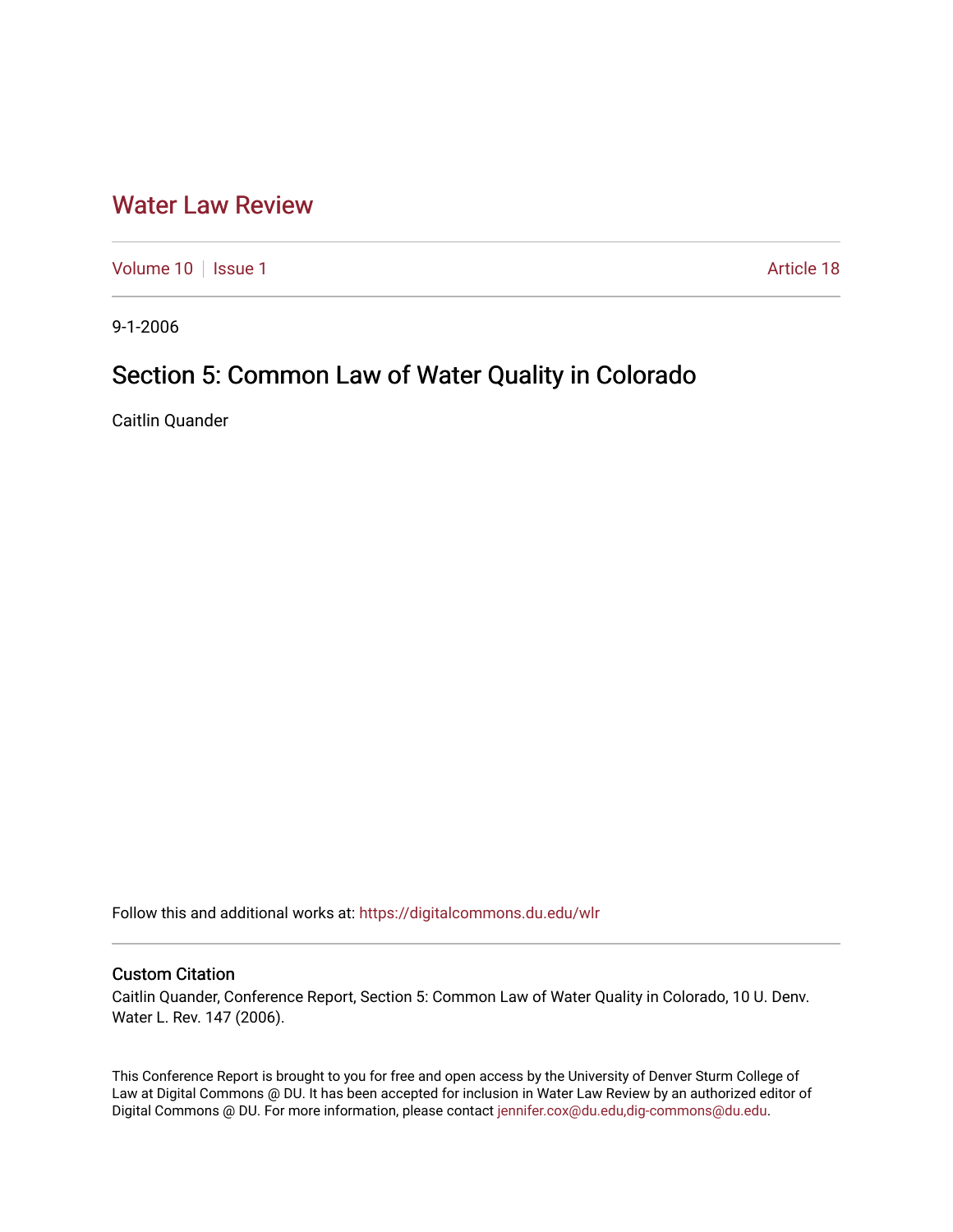*CONFERENCE REPORTS*

impacts. However, Mr. Edelman emphasized that numerous technological advances for obtaining data and in analytical tools may be used by scientists to improve quantification of impacts in future studies.

*Caitlin Quander*

#### SECTION 5: COMMON LAW OF WATER QUALITY IN COLORADO

Mr. John McCarthy, an attorney with Holme Roberts & Owens LLC, provided a thorough overview of the common law remedies available to persons who believe they have been impacted by or suffered from water pollution. Mr. McCarthy noted that while federal and state statutes have created programs that regulate water quality and provide for civil and criminal penalties and injunctive remedies, these laws do not always provide the appropriate remedy for an individual or other entity adversely impacted by water pollution. Therefore, by applying common law tort causes of action to water quality, remedies become available to redress the harm caused by the pollution of surface and ground water and to the associated real property impacted by such contamination.

Utilizing a hypothetical throughout his discussions, Mr. McCarthy analyzed claims of negligence, negligence per se, trespass, nuisance, ultrahazardous activity, claims against the state, and claims against the federal government. He began with an analysis of negligence claims, noting the elements of negligence and issues of comparative negligence. Some of the remedies that may generally be available under negligence theory are compensatory damages, diminution of value or restoration costs, lost profits, and exemplary damages. He continued by describing negligence per se, noting the elements and that compliance with a statute or regulation will normally defeat negligence per se claim.

Mr. McCarthy also analyzed the common law cause of action for trespass. Under trespass, he described the elements and the differences between continuing and permanent trespass, both of which are available as claims in Colorado. He also discussed the liability of prior property owners or lessee's and the remedies under trespass. In addition, Mr. McCarthy covered the elements, conduct required, and remedies for a nuisance cause of action. He noted that a nuisance action does not require physical intrusion on the plaintiff's property. Therefore, a landowner without water rights may have a nuisance claim for ground water contamination, provided he can demonstrate significant interference with his or her use and enjoyment of the overlying property and measurable damages. He also emphasized that a plaintiff may receive annoyance and discomfort damages under a nuisance claim. Mr. McCarthy included a discussion of ultrahazardous activities, a strict liability claim, under both Colorado appellate and federal courts which apply different scopes and tests for ultrahazardous situations.